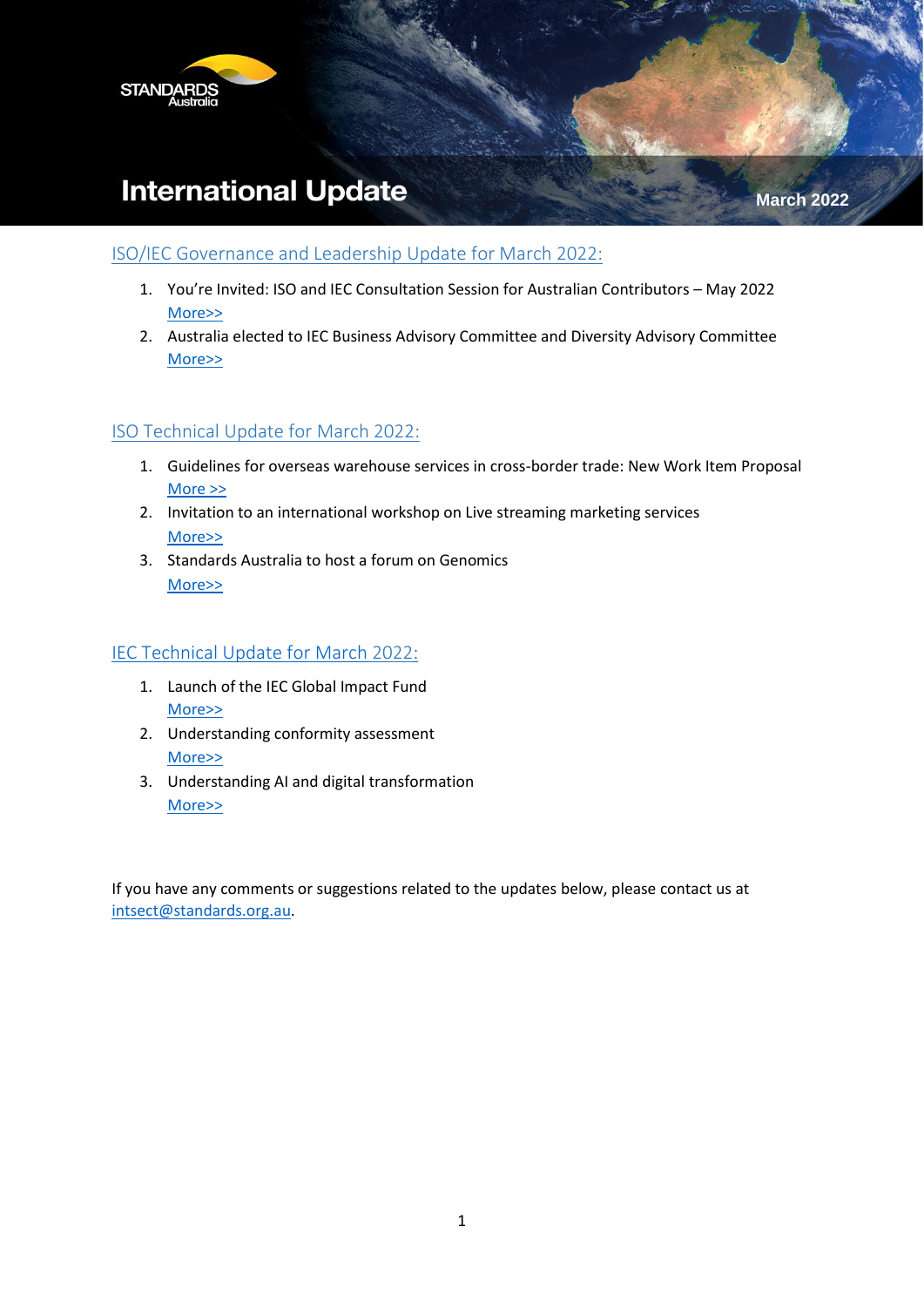## ISO/IEC Governance and Leadership

Australia holds positions on several key international governance groups, including **ISO's Technical Management Board** (TMB) and **IEC's Standardization Management Board** (SMB), **Conformity Assessment Board** (CAB) and **Council Board** (CB). These positions give Australia a voice on the policy, operational and strategic direction of ISO and IEC. Recent developments include:

## <span id="page-1-0"></span>1. You're Invited: ISO and IEC Consultation Session for Australian Contributors – May 2022

Standards Australia will be hosting a consultation session for all Australian contributors to ISO and IEC on 4 May 2022.

We invite participants to attend the event via Zoom to share their feedback on participating in international standards development and hear updates on Australian priorities. It is also an opportunity to learn more about Australia's engagement in ISO and IEC and what's to come in 2022- 2023, including an update on a return to face to face meetings.

**[Register](https://www.eventbrite.com.au/e/iso-and-iec-consultation-session-registration-296423850717)** your participation.

<span id="page-1-1"></span>2. Australia elected to IEC Business Advisory Committee and Diversity Advisory **Committee** 

Australia has been successfully elected to serve on the newly established IEC Business Advisory Committee (BAC) and IEC Diversity Advisory Committee (DAC).

Kareen Riley-Takos will be the representative from Australia on the BAC, responsible for the coordination of financial planning and outlook, commercial policies and activities as well as organizational (information technology) infrastructure in support of the IEC Board.

Mr Baoying Tong, a former IEC Young Professional, will be the representative from Australia on the DAC, whose task is to propose guidance to the IEC Board for its selection process of members of the other bodies reporting to the IEC Board.

These elections provide the opportunity for Australia to continue to contribute to important matters concerning the future direction of the IEC.

If you have any comments or suggestions related to the update above, please contact us at [intsect@standards.org.au.](mailto:intsect@standards.org.au)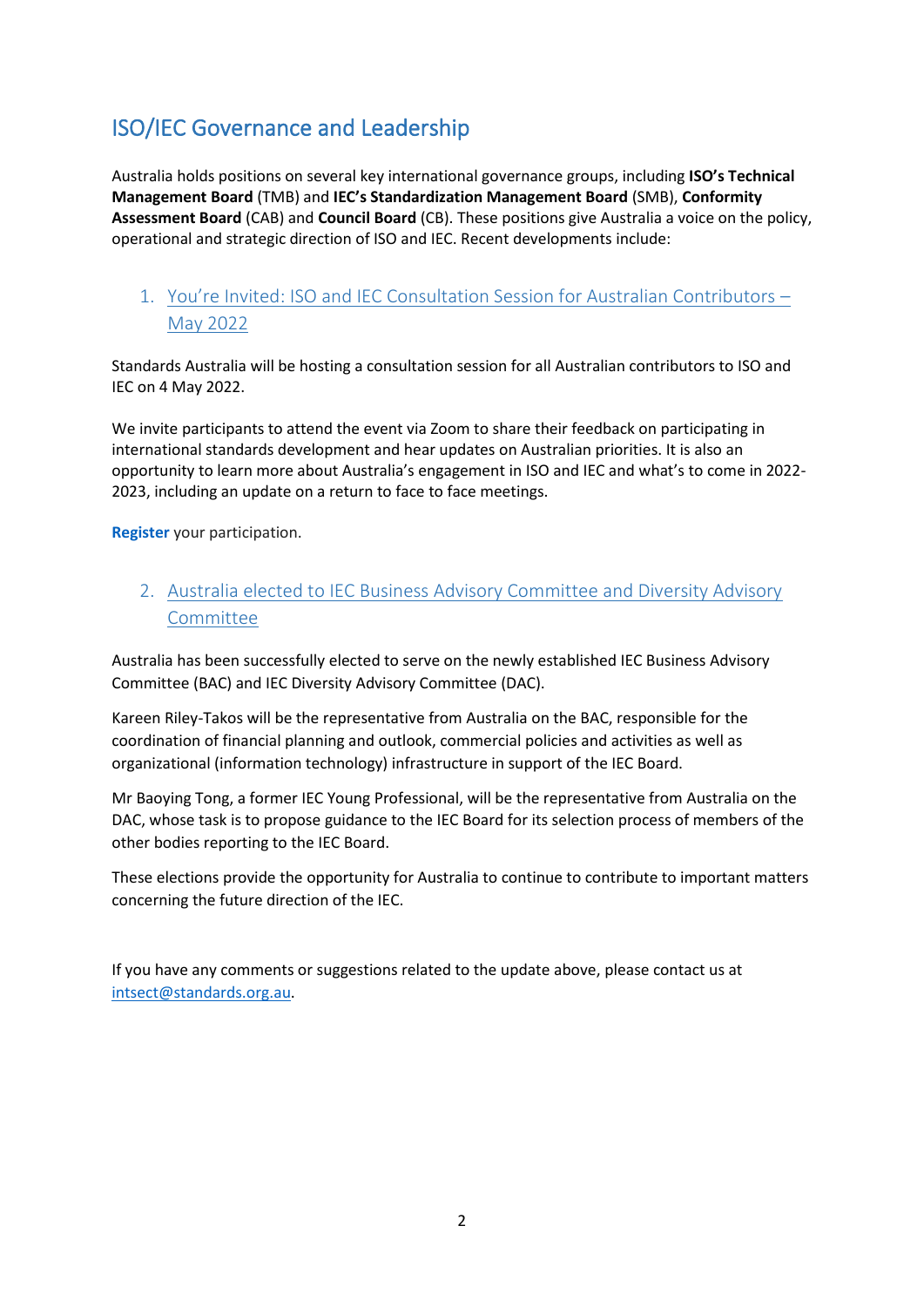## ISO Technical Update

## <span id="page-2-0"></span>1. Guidelines for overseas warehouse services in cross-border trade: New Work Item Proposal

A proposal for a new work item on *Guidelines for overseas warehouse services in cross-border trade* has been submitted by SAC (China). Standards Australia invites stakeholders to share their views on the proposal to help inform the Australian position (feedback is requested **by 24 May 2022**).

The proposal specifies the key elements in providing overseas warehouse services in cross border trade. It specifies the services offered by overseas warehouses, and highlights specific functions including the general principles, service provisions, service processes, service guarantee, service quality, evaluation, and improvements.

The proposal applies to overseas warehouse service providers and other related parties. This will guide overseas warehouse service providers on the safe and compliant overseas warehouse services. The proposal does not apply to the fields that are covered by the scope of ISO/TC 315 cold chain logistics.

To provide feedback or learn more about the proposal, please contact us at [intsect@standards.org.au.](mailto:intsect@standards.org.au)

### <span id="page-2-1"></span>2. Invitation to an international workshop on Live streaming marketing services

The National Standards Body from China has issued an invitation for stakeholders to participate in an international workshop on live streaming marketing service, to be held virtually in March and June.

The aim of the project is to develop a[n International Workshop Agreement \(IWA\)](https://www.iso.org/deliverables-all.html#IWA) by refining the practice of live marketing companies on a global scale. The IWA will meet the growing consumer demand, help companies use live streaming as a marketing tool to facilitate online business, as well as provide suggestions for companies to collect or recruit live streaming marketing talents. Hence, the workshops and the IWA formed through the process will help the live streaming marketing industry to develop more sustainably.

For further information please contact [international.participation@standards.org.au.](mailto:international.participation@standards.org.au)

### <span id="page-2-2"></span>3. Standards Australia to host a forum on Genomics

Standards Australia is hosting a forum on Genomics Informatics on Friday, 29 April 2022 from 9:30 am – 12:30 pm (AEST).

The forum will seek to:

- Inform Australian stakeholders of Genomics Informatics-related standards under development within ISO/TC 215/SC 1
- Inform Australian stakeholders of ISO/TC 215/SC 1 Road Map
- Determine participation options for Australian stakeholders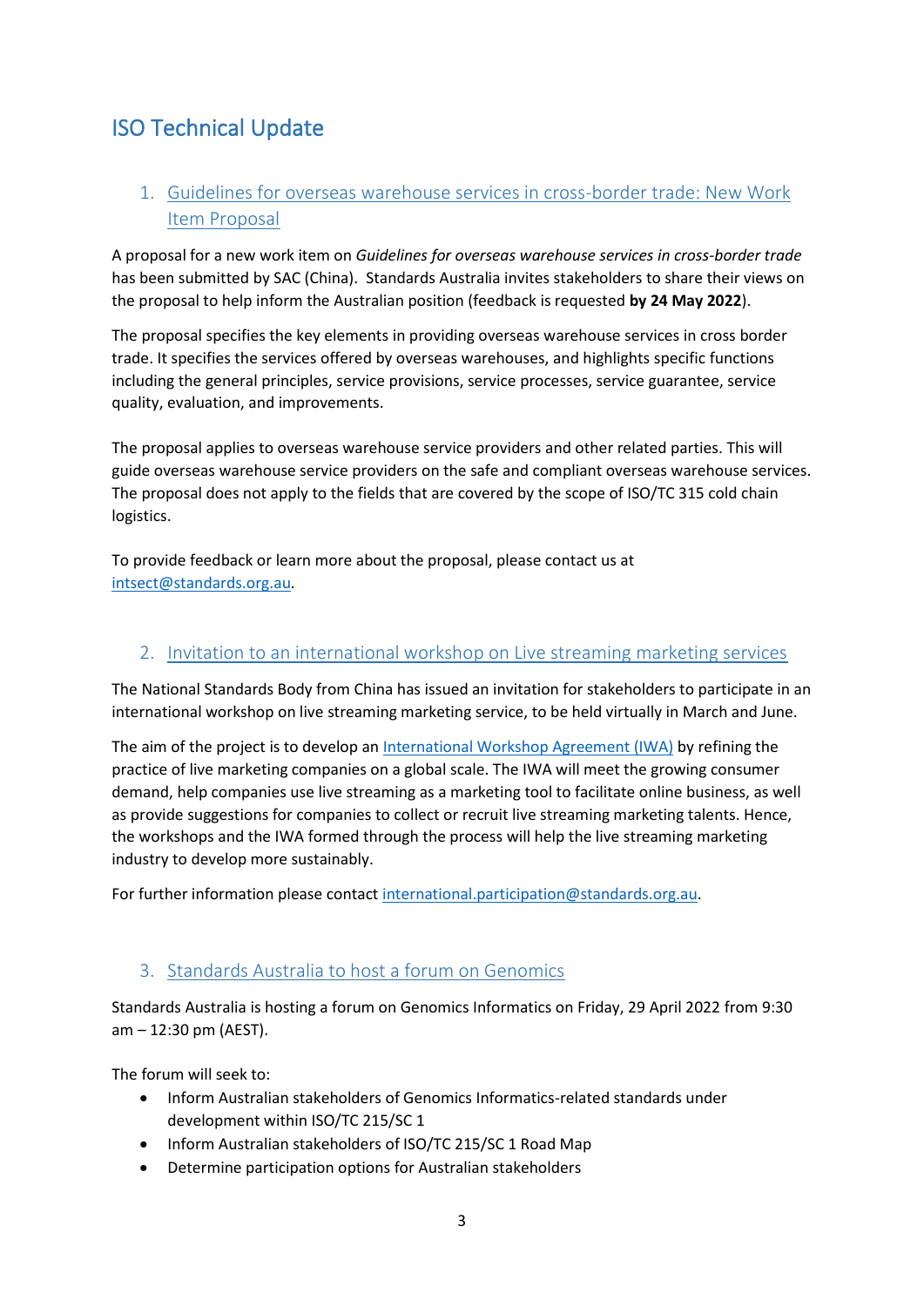• Clarify next steps for Australian stakeholders keen to be involved in ISO/TC 215/SC 1

If you are keen to attend, please contact [roxey.kelly@standards.org.au](mailto:roxey.kelly@standards.org.au) **by Friday, 22 April 2022** (Please be sure to include your attendee(s) full name, organisation, title and preferred contact details).

We look forward to receiving your input as well as providing the information in the forum.